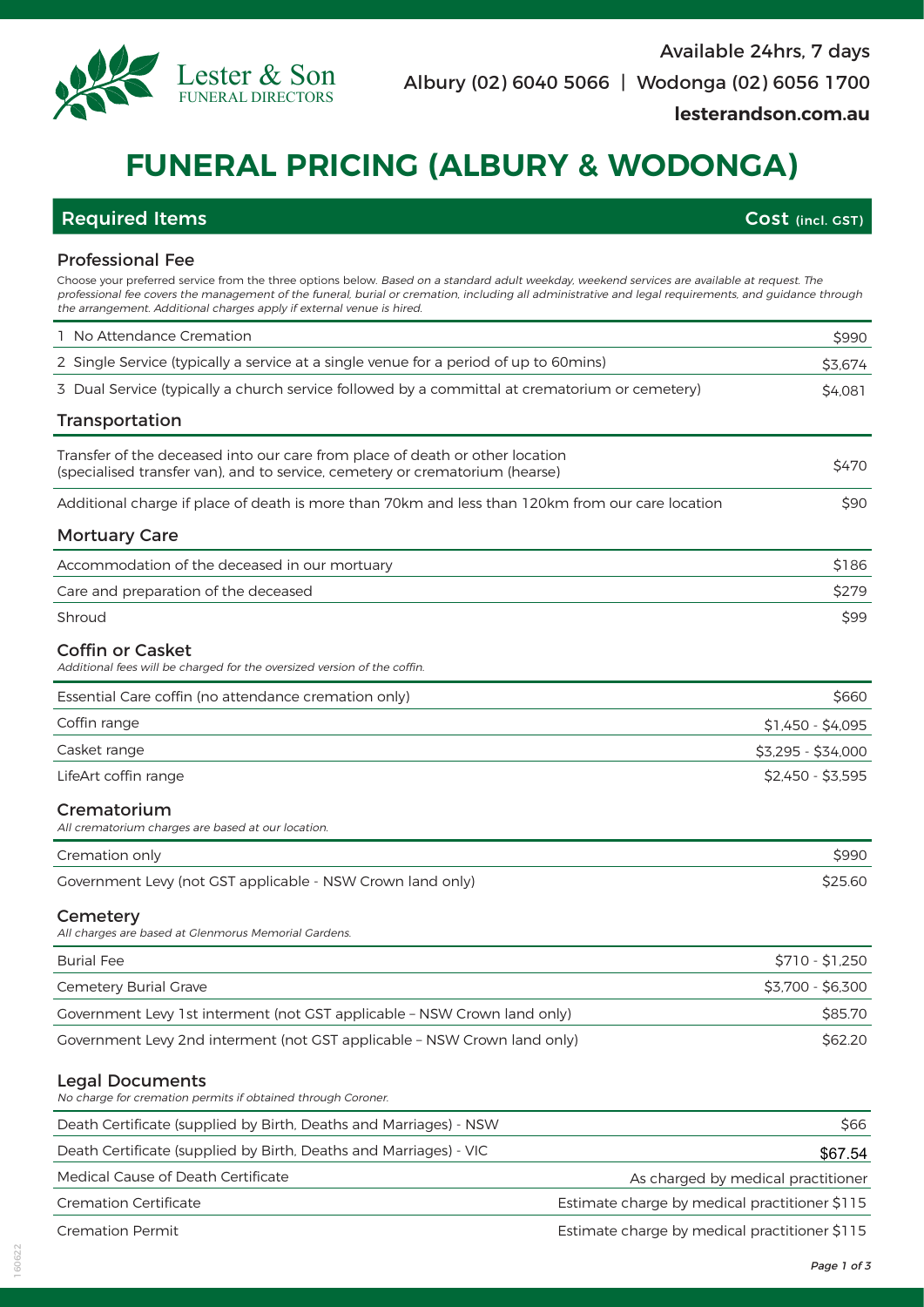

| <b>Optional Items</b>                                                     | Cost (incl. GST)                                                                  |  |
|---------------------------------------------------------------------------|-----------------------------------------------------------------------------------|--|
| Viewing                                                                   |                                                                                   |  |
| Viewing of deceased (for a period of up to 60mins, during business hours) | Complimentary                                                                     |  |
| After hours viewing, per hour (Monday to Friday from 5pm)                 | \$165                                                                             |  |
| Viewing, off site fee                                                     | \$165                                                                             |  |
| Venue cleaning fee (if required)                                          | \$165                                                                             |  |
| <b>Additional Service Options</b>                                         |                                                                                   |  |
| Embalming of deceased (temporary)                                         | \$385                                                                             |  |
| Embalming of deceased (full embalm)                                       | \$660                                                                             |  |
| Zinc Coffin Liner (rectangle)                                             | \$770                                                                             |  |
| Clergy and/or Celebrant Services                                          | As charged by supplier                                                            |  |
| Death and Funeral Notice in Newspaper                                     | As charged by supplier                                                            |  |
| Family Mourning Car                                                       | As charged by supplier                                                            |  |
| <b>Flowers</b>                                                            | $$195 - $550$                                                                     |  |
| Order of Service, 4 page booklet                                          | \$3.30 per copy                                                                   |  |
| Visual Reflection Slideshow                                               | \$160                                                                             |  |
| Digital Live Streaming                                                    | Complimentary at selected locations or<br>charged by supplier for external venues |  |
| <b>Repatriation Services</b>                                              | Charges based on individual circumstance                                          |  |
| <b>Memorial Services</b>                                                  | Charges based on individual circumstance                                          |  |
| Memorialisation                                                           |                                                                                   |  |
| Grave Marker (monumental sections only)                                   |                                                                                   |  |
| Temporary marker until permanent monument erected                         | \$220                                                                             |  |
| Headstone                                                                 | As charged by supplier                                                            |  |
| Keepsake Cremation Urn                                                    | $$86 - $275$                                                                      |  |
| <b>Cremation Urn</b>                                                      | $$195 - $1,200$                                                                   |  |

Cremation Jewellery **\$75 - \$1,100** 

## No Attendance Cremation Service

All charges are based on service at our location.

This service includes the following:

- § Professional service
- § Transport from the location of death (within 70km)

Lester & Son FUNERAL DIRECTORS

- **•** Mortuary care
- **Essential Care coffin**
- Cremation
- § All legal documents
- § Ashes presented in a standard urn from the crematorium

\$3,631